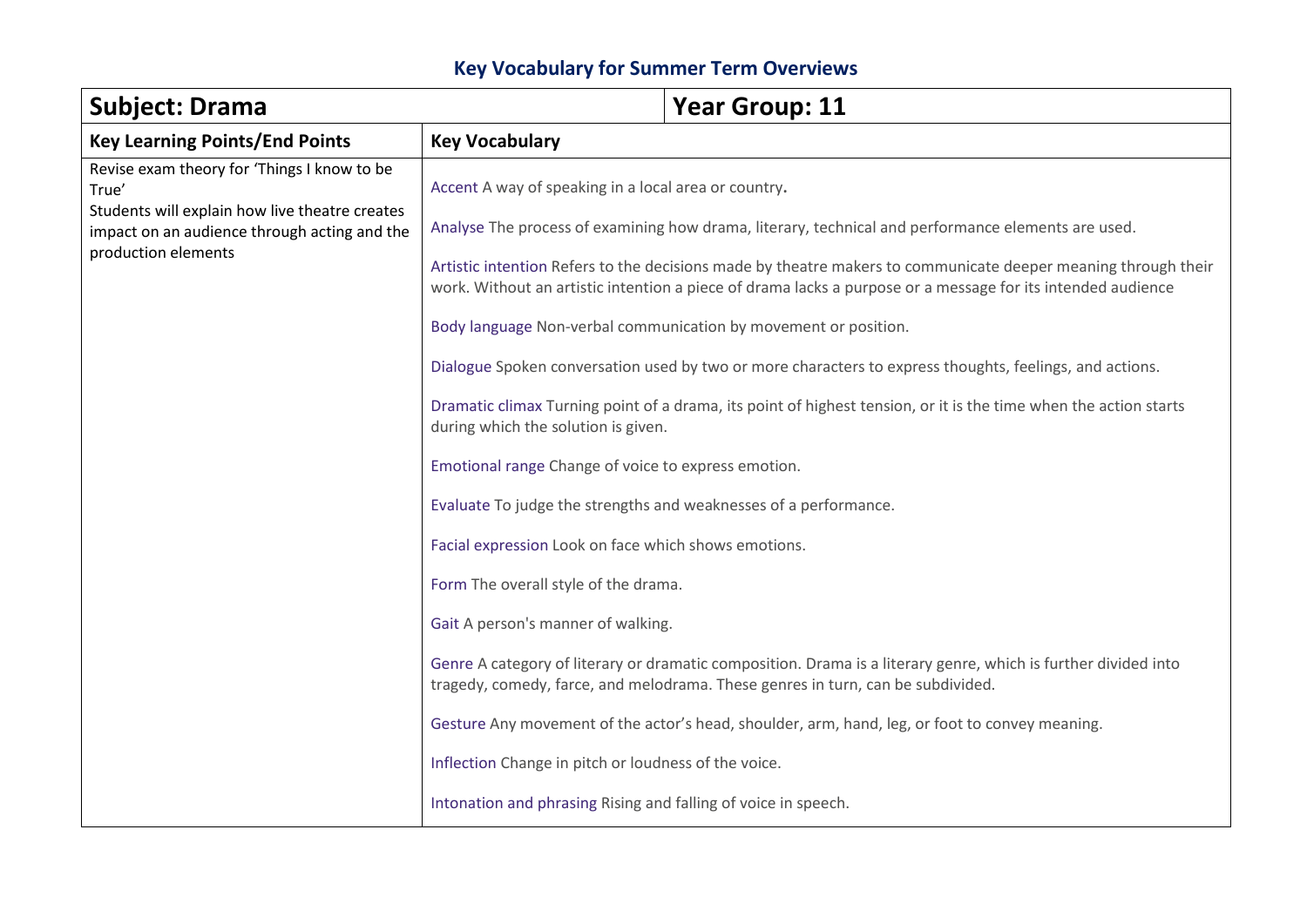## **Key Vocabulary for Summer Term Overviews**

| Language In drama, the particular manner of verbal expression, the diction or style of writing, or the speech or<br>phrasing that suggests a class or profession or type of character.                                                                     |
|------------------------------------------------------------------------------------------------------------------------------------------------------------------------------------------------------------------------------------------------------------|
| Levels The intensity of a lighting or sound level. Physical levels of actors on the stage help to indicate status.                                                                                                                                         |
| Mood and atmosphere The tone or feeling of the play, often created by the music, setting, or lighting.                                                                                                                                                     |
| Naturalism A style of drama that developed in the late 19th century as an attempt to represent real life on stage<br>faithfully and without artifice. The actions of characters tend to be dominated by determinism (societal or<br>environmental forces). |
| Pace The speed at which someone or something moves, or with which something happens or changes.                                                                                                                                                            |
| Pause A break in speaking, period of silence.                                                                                                                                                                                                              |
| Performance space The area within which the actor may move in full view of the audience.                                                                                                                                                                   |
| Period When all the facets of a production are carefully aimed towards representing a specific period in history.                                                                                                                                          |
| Physical theatre Style of theatre that puts emphasis on movement rather than dialogue. It's often abstract in<br>style, using movement in a stylised and representational way.                                                                             |
| Pitch The particular level (high or low) of a voice, instrument or tune.                                                                                                                                                                                   |
| Plot The events or story of a play or arrangement of action, as opposed to the theme.                                                                                                                                                                      |
| Posture Physical alignment of a performer's body, or a physical stance taken by a performer which conveys<br>information about the character being played.                                                                                                 |
| Projection (vocal) Directing the voice out of the body to be heard clearly at a distance.                                                                                                                                                                  |
| Refine Make minor changes to improve.                                                                                                                                                                                                                      |
| Rehearse Practice or preparation of a drama.                                                                                                                                                                                                               |
| Research Systematic investigation to establish facts. a search for knowledge.                                                                                                                                                                              |